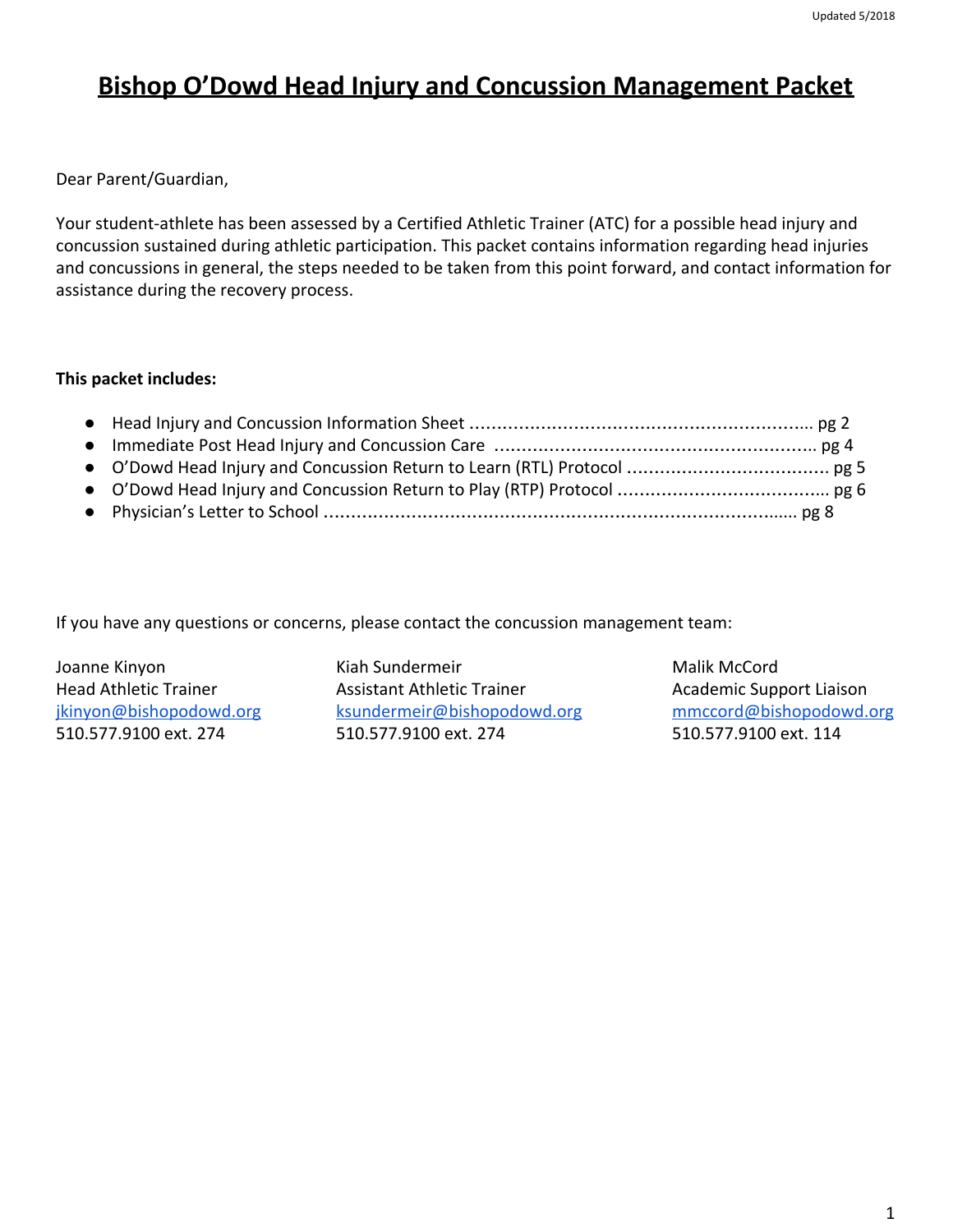# Head Injury and Concussion Information Sheet

\*Modified from the CIF Concussion Information Sheet\*

#### **Why am I getting this information sheet?**

You are receiving this information sheet about head injuries and concussions because of California state law AB25 (effective January 1, 2012), now Education Code §49475:

- 1. *The law requires a student-athlete who may have a concussion during a practice or a game to be removed from the activity for the remainder of the day.*
- 2. *Any student-athlete removed for this reason must receive a written note from a medical doctor trained in the management of concussion before returning to practice.*
- 3. *Before a student-athlete can start the season and begin practice in a sport, a concussion information sheet must be signed and returned to the school by the student-athlete and the parent or guardian.*

Every two years all coaches are required to receive training about concussions (AB1451), as well as certification in First Aid training, CPR and AED's.

#### **What tools does O'Dowd use to manage potential concussions?**

As part of head injury and concussion management at O'Dowd, all student-athlete who participate in football, rugby, basketball, soccer, volleyball, water polo and lacrosse must take the C3Logix baseline test before participating. The program uses a computerized assessment measure to help determine when full recovery has occurred. C3Logix is a research-based software tool developed by the Cleveland Clinic utilized to evaluate recovery after concussion. C3Logix evaluates multiple aspects of physical and neurocognitive function, including memory, balance, attention, brain processing speed, reaction time, and post-concussion symptoms.

Those student-athletes in low or no contact sports are not required to baseline test but will be evaluated using the test if a concussion occurs. The athletic trainer uses this assessment along with other tools, physician recommendations and player self-reporting to determine when the student-athlete is ready to return to play.

#### **What is a head injury and concussion and how would I recognize one?**

A head injury and concussion are a type of brain injury. They occur from forces applied directly or indirectly to the skull that result in the rapid acceleration and deceleration of the brain. Head injuries and concussions can appear in any sport and can look differently in each person.

*Most head injuries and concussions get better with rest and over 90% of student-athletes fully recover.* However, all head injuries and concussions should be considered serious. If not recognized and managed properly, they may result in problems including brain damage and even death. *Most head injuries and concussions occur without loss of consciousness ("knocked out").* Signs and symptoms of head injury and concussion (see list included) may present directly after the injury or may take several hours to appear. If your student-athlete reports any symptoms of head injury and concussion or if you notice any signs or symptoms, seek medical evaluation from your team's athletic trainer and a medical doctor trained in the evaluation and management of head injury and concussion. If your child is vomiting, has a severe headache, or is having difficulty staying awake or answering simple questions, call 911 or take your student immediately to the emergency department of your local hospital.

On the California Interscholastic Federation (CIF) website is a **[Graded Concussion Symptoms Checklist](http://www.cifstate.org/sports-medicine/concussions/CIF_Graded_Concussion_Symptom_Checklist.pdf).** We use an electronic version of this through our concussion management software, C3Logix. If a head injury and concussion occurs, your student-athlete will fill this checklist out daily in the O'Dowd Athletic Training Room. The Graded Concussion Symptoms Checklist provides a list of symptoms that may present in the event of a head injury and concussion and completing it on a daily basis allows for comparison over time to make sure the student-athlete is recovering from the head injury and concussion.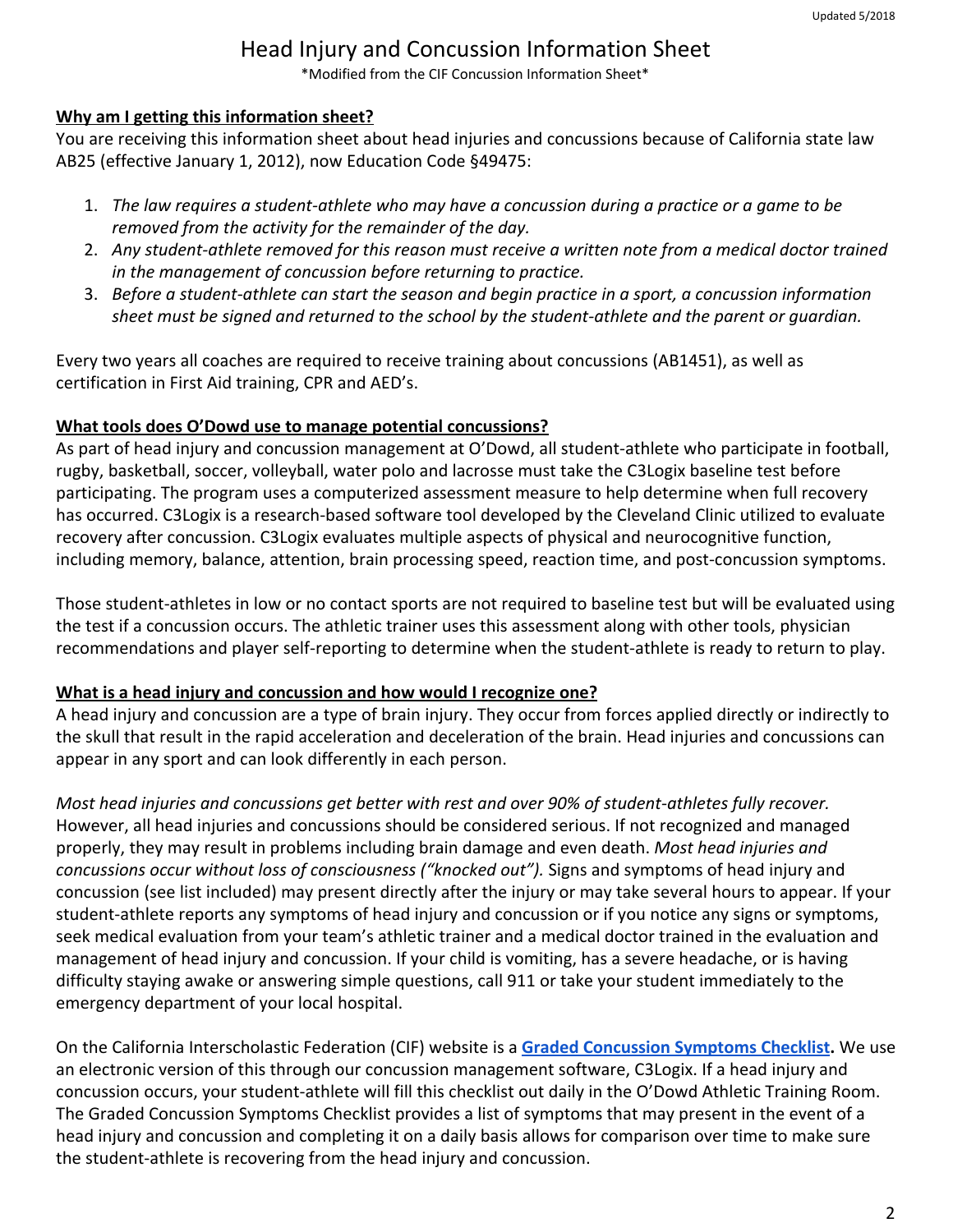#### **What can happen if my student-athlete keeps playing with a head injury and concussion symptoms or returns too soon after getting a head injury and concussion?**

*Student-athletes with the signs and symptoms of head injury and concussion should be removed from play immediately.* There is **NO** same day return to play (RTP) for a student-athlete with a suspected head injury or concussion. Youth student-athletes may take more time to recover and are more prone to long-term serious problems from a head injury and concussion.

Even though a traditional brain scan (e.g. MRI or CT) may be "normal", the brain has still been injured. Research studies show that a second blow before the brain has recovered can result in serious damage. If your student-athlete suffers another head injury or concussion before completely recovering from the first one, this can lead to prolonged recovery (weeks to months), or even to severe brain swelling (Second Impact Syndrome) with devastating consequences.

There is an increasing concern that head impact exposure and recurrent head injuries and concussions may contribute to long-term neurological problems. One goal of this head injury and concussion program is to prevent a too early RTP so that serious brain damage can be prevented.

### **How is Return to Play determined?**

Head injury and concussion symptoms should be completely alleviated for 48 hours before beginning the RTP protocol. A RTP progression involves a gradual, step-wise increase in physical effort, sports-specific activities and gradual increased risk for contact. If symptoms occur with activity, the progression should be stopped. When symptoms have resolved for another 24 hours, the progression may be restarted at the previous symptom-free stage.

RTP after head injury and concussion should occur only with authorization from a medical doctor (MD or DO only) trained in the evaluation and management of head injuries and concussions, and a step-wise progression program monitored by a certified athletic trainer or physician. The O'Dowd RTP protocol can be found on the Bishop O'Dowd High School website, or attached below.

### **Final Thoughts for Parents and Guardians**

*It is well known that high school student-athletes will often not talk about signs of concussions, which is why this information sheet is so important to review with them.* Teach your student-athlete to tell the coaching staff or athletic trainers if he or she experiences such symptoms, or if he or she suspects that a teammate has had a head injury or concussion. You should also feel comfortable talking to the coaching staff or athletic trainers directly about possible concussion signs and symptoms that you may be seeing in your student-athlete.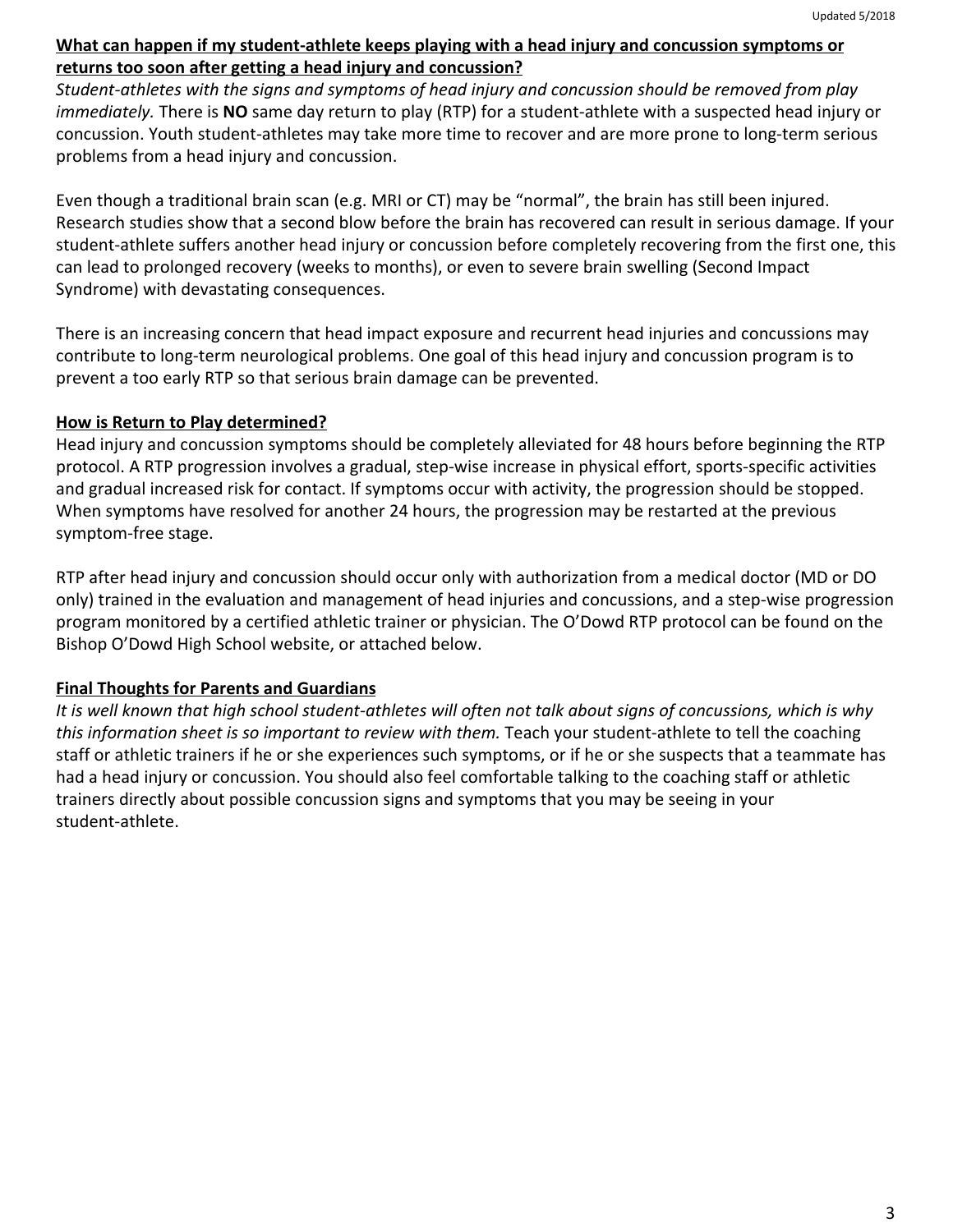# Immediate Post Head Injury and Concussion Care

#### \*\*NO DRUGS OF ANY KIND (TYLENOL, ADVIL, ETC) FOR 24 HOURS\*\*

A concussion (as defined by the National Athletic Trainers Association) is a trauma-induced alteration in mental status that may or may not involve loss of consciousness. Head injuries and concussions occur from forces applied directly or indirectly to the skull that result in the rapid acceleration and deceleration of the brain.

| Possible symptoms experienced by the | Possible signs observed by teammates, parents, |  |
|--------------------------------------|------------------------------------------------|--|
| student-athlete                      | or coaches                                     |  |
| "Pressure in head"                   | Appears dazed<br>$\bullet$                     |  |
| Nausea or vomiting                   | Vacant facial expression                       |  |
| Neck pain                            | Confused about assignment                      |  |
| Balance problems or dizziness        | Forgets plays                                  |  |
| Blurred, double, or fuzzy vision     | Is unsure of game, score, or opponent          |  |
| Sensitivity to light or noise        | Moves clumsily or displays incoordination      |  |
| Feeling sluggish or slowed down      | Answers questions slowly                       |  |
| Feeling groggy or foggy              | Slurred speech                                 |  |
| <b>Drowsiness</b>                    | Shows behavior or personality changes          |  |
| Change in sleep patterns             | Can't recall events prior to hit               |  |
| Amnesia                              | Can't recall events after hit                  |  |
| "Don't feel right"                   | Seizures or convulsions                        |  |
| Fatigue or low energy                | Any change in typical behavior or              |  |
| Sadness                              | personality                                    |  |
| Nervousness or anxiety               | Loses consciousness                            |  |
| Irritability                         |                                                |  |
| More emotional                       |                                                |  |
| Confusion                            |                                                |  |
| Concentration or memory problems     |                                                |  |
| Repeating the same question/comment  |                                                |  |

If any of the following symptoms intensify or begin **after** your student-athlete is released to you, call 911 or take your student-athlete to the emergency department **immediately**:

- Bleeding from the nose and/or ears
- Paralysis or marked weakness of limbs and facial muscles
- Drainage of fluids from nose and/or ears
- Loss of consciousness
- Vomiting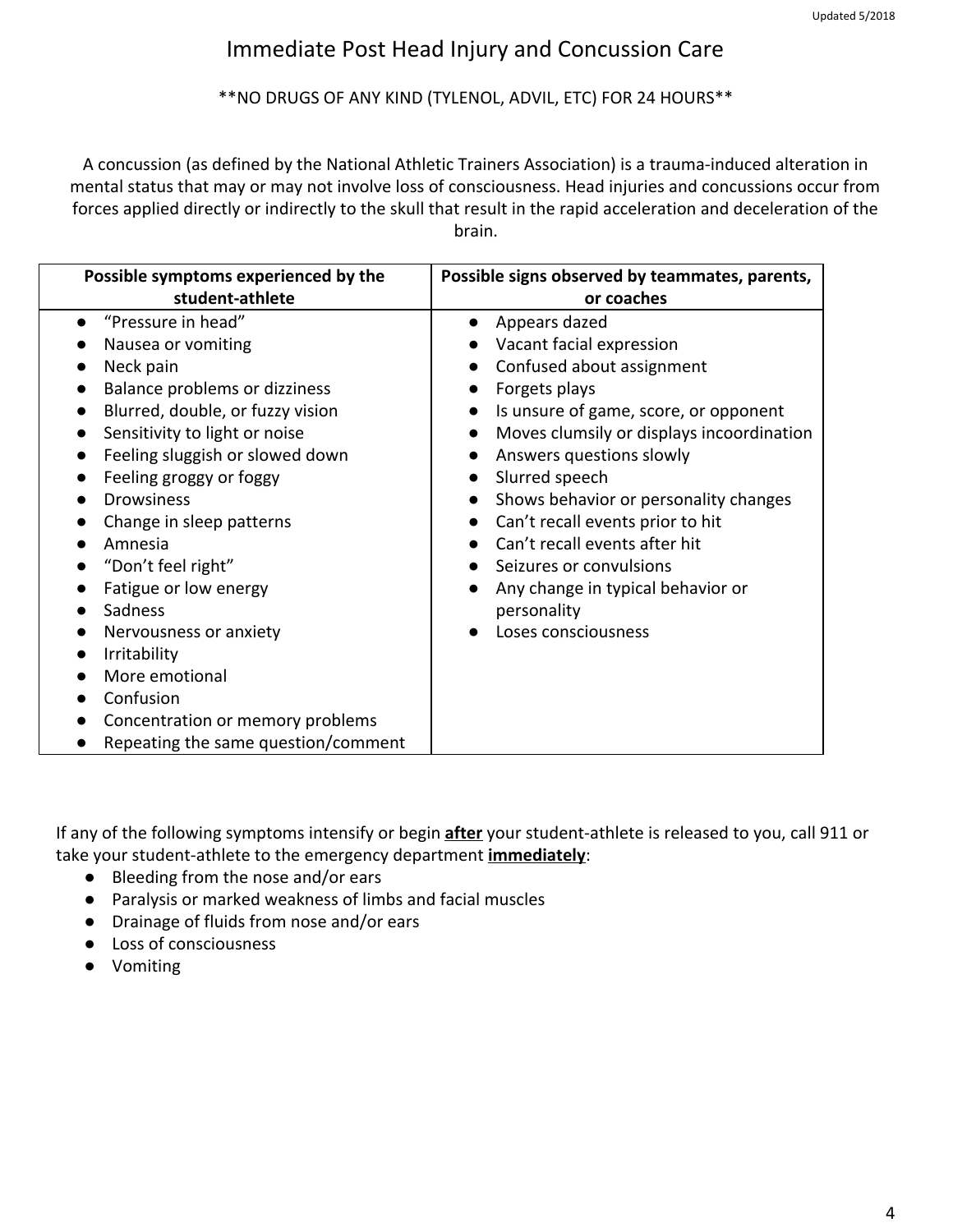# Head Injury and Concussion Return to Learn (RTL) Protocol

In the Academic Support Department we have created a Return to Learn program for any student-athlete who has suffered a head injury or concussion. Here are the steps to follow if you or your student-athlete suffers a concussion:

Athletic Training and Academic Support departments have collaborated to create a comprehensive program assisting student-athletes in their Return to Play and Return to Learn. We feel that these processes go hand-in-hand. Bishop O'Dowd High School student-athletes will need to complete the RTP protocols outlined by the athletics department before returning to play.

If you have been referred to a doctor due to sustaining a possible concussion during your sports season, you must schedule a doctor's visit within 72 hours to determine the diagnosis. The doctor needs to complete the attached Physician's letter and a copy of this letter must be given directly to either Joanne Kinyon, Kiah Sundermeir, or Malik McCord.

For student-athletes who do not play athletics for Bishop O'Dowd and suffer a concussion:

1. Schedule a doctor's visit to determine the diagnosis. The doctor's diagnosis should include a note stating athletic and academic status (this may include academic accommodations during recovery).

2. Give a copy of the O'Dowd Physician's Letter to Malik McCord.

#### Academics:

In order to receive academic accommodations, you must turn in a doctor's note to Malik McCord. Upon receiving all necessary paperwork, Malik McCord will communicate the student-athlete's situation and recommended academic accommodations to teachers. It is essential that you meet with Malik McCord frequently to update him on your symptoms and progress. Malik McCord will assist student-athletes with creating a plan to catch up on work, and student-athletes must follow-up with teachers and complete all work within the agreed upon timeframe.

No note, no accommodations!

Contact: Malik McCord (510) 577-9100 ext.114 or *mmccord@bishopodowd.org*

#### **Concussion Management Program: Return to Learn Phases**

- Phase 1: No school, full cognitive rest
- Phase 2: Half day attendance with accommodations

Phase 3: Full day attendance with accommodations

Phase 4: Full day attendance without accommodations

Phase 5: Full school and extracurricular involvement (Must be cleared by doctor and if student-athlete is participating in Bishop O'Dowd athletics, must also complete Bishop O'Dowd Return to Play protocols. student-athlete must have completed all academic accommodations before beginning stage I of the athletic return to play protocol).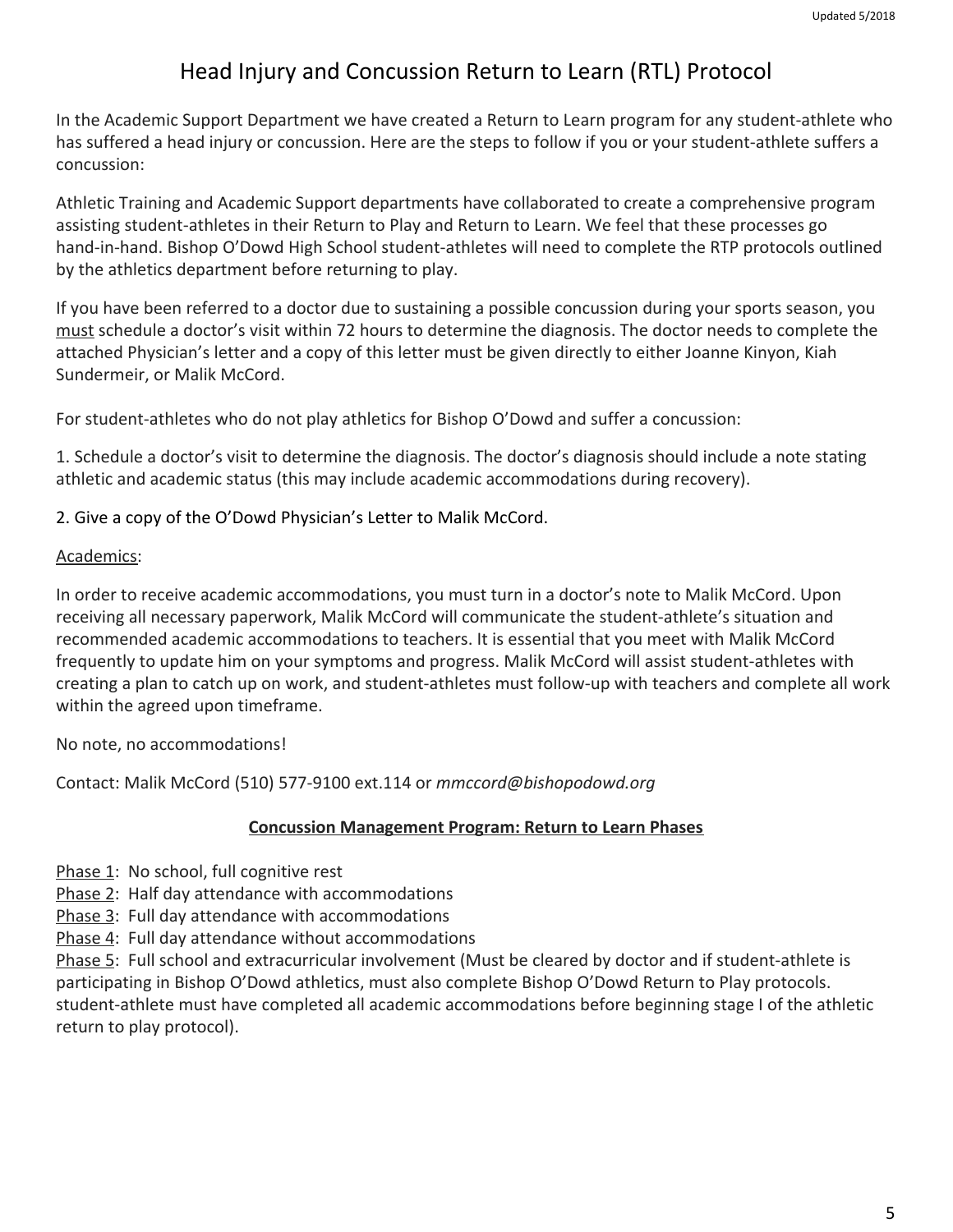# Athletic Head Injury and Concussion Return to Play (RTP) Protocol

The goal of this protocol is to safely return the student-athlete to play following a head injury or concussion through the implementation of a comprehensive concussion management program.

Head injuries and concussions are dangerous and life threatening injuries and it is imperative that they are handled appropriately. All suspected head injuries and concussions must be referred to the Certified Athletic Trainer or a physician that specialize in concussion management.

California state law currently states that any student-athlete suspected of sustaining a head injury or concussion must be removed from play. The student-athlete may not return until cleared by a licensed health care provider (MD or DO only) that is trained in the evaluation and management of head injuries and concussions. State Law AB2127 states that return-to-play cannot be sooner than seven days after evaluation by a physician who has made the diagnosis of concussion.

You will need to make an appointment with a physician that is trained in concussions (this may be your regular physician) for full clearance. The same doctor who sees you for your initial, non-emergency evaluation, must provide clearance, unless you are referred to a specialized doctor such as a neurologist.

In addition, the student-athlete must complete the graduated return-to-play protocol set forth by the CIF to return to full competition. Head injury and concussion RTP protocol cannot begin until the student-athlete is symptom-free for 48 hours.

O'Dowd expects any student-athlete entered into the concussion management program by a physician to complete the return-to-play protocol IN ITS ENTIRETY. In the event of discrepancies, more communication with the doctor may be required and parents may be asked to provide authorization for that communication. In the event they are unable to provide authorization, the student-athlete will be required to complete the O'Dowd RTP protocol in its entirety.

Student-athletes will be expected to return the O'Dowd "Physician's Letter" form located in the post-concussion packet emailed to you, given to you in person, and located on the website. **Student-athletes will not be cleared without this form signed and returned by your diagnosing physician.**

### Instructions:

This graduated return to play protocol **MUST** be completed before you can return to FULL COMPETITION.

- A certified athletic trainer (ATC) or a physician must monitor your progression through each stage.
- Stages 0 through IV take a minimum of 6 days to complete.
- You must be back to normal academic activities before beginning Stage I, unless otherwise instructed by your physician.
- You must complete one full practice without restrictions (Stage V) before competing in first game.

After Stage I, you cannot progress more than one stage per day (or longer if instructed by your physician).

If symptoms return at any stage in the progression, IMMEDIATELY STOP any physical activity and follow up with your school's athletic trainer, or your physician. In general, if you are symptom-free the next day, return to the previous stage where symptoms had not occurred. Seek further medical attention if you cannot pass a stage after 3 attempts due to concussion symptoms, or if you feel uncomfortable at any time during the progression.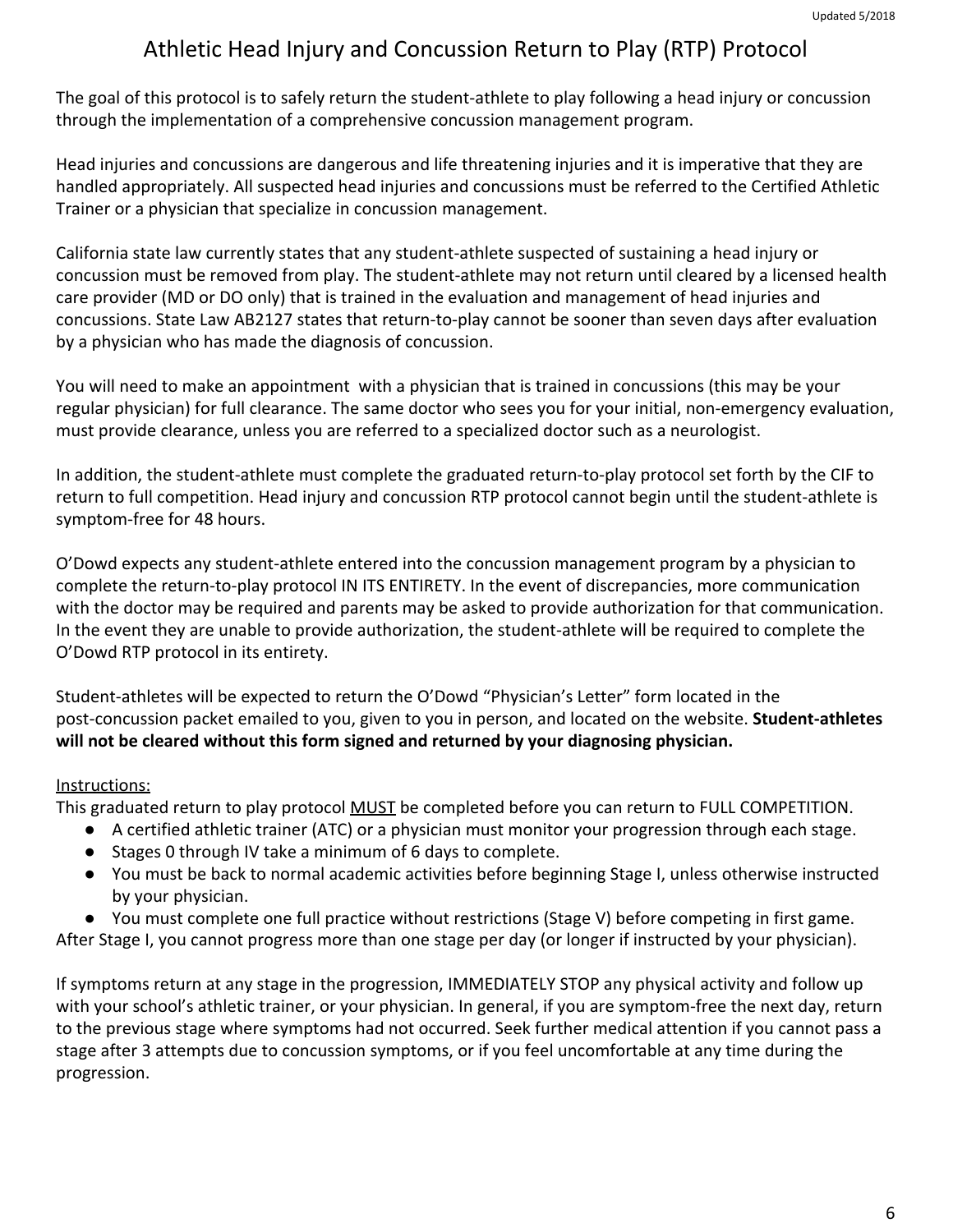| You must have written physician (MD/DO) clearance to begin and progress through the following Stages as outlined<br>below, or as otherwise directed by your physician. Minimum of 6 days to pass Stages I through IV. |                |                                                                                              |                                                                                                                                                                                                                                                               |                                                                                                                                                              |  |  |
|-----------------------------------------------------------------------------------------------------------------------------------------------------------------------------------------------------------------------|----------------|----------------------------------------------------------------------------------------------|---------------------------------------------------------------------------------------------------------------------------------------------------------------------------------------------------------------------------------------------------------------|--------------------------------------------------------------------------------------------------------------------------------------------------------------|--|--|
| Date &<br>Initials                                                                                                                                                                                                    | <b>Stage</b>   | Activity                                                                                     | <b>Exercise Example</b>                                                                                                                                                                                                                                       | Objective of the Stage                                                                                                                                       |  |  |
|                                                                                                                                                                                                                       | 0              | No physical activity for<br>at least 2 full<br>symptom-free days                             | No activities requiring exertion<br>$\bullet$<br>(weight lifting, jogging, PE classes)<br>student-athlete will take C3Logix<br>$\bullet$<br>Follow up test within 24-48 hours<br>following a concussion.                                                      | Recovery and<br>elimination of<br>symptoms                                                                                                                   |  |  |
|                                                                                                                                                                                                                       |                | Light aerobic activity                                                                       | 20 minutes of stationary biking<br>Must be performed under direct<br>supervision of the athletic training staff.                                                                                                                                              | Increase heart rate to<br>$\bullet$<br>no more than 50% of<br>perceived maximum<br>exertion (e.g. <100<br>beats per minute)<br>Monitor for symptom<br>return |  |  |
|                                                                                                                                                                                                                       | $\mathbf{II}$  | Moderate aerobic<br>activity<br>(Light resistance<br>training)                               | 30 min increased effort<br>$\bullet$<br>stationary biking<br>Body weight exercises (squats,<br>$\bullet$<br>planks, push-ups) max 1 set of<br>10, no more than 10 mins total<br>Must be performed under direct<br>supervision of the athletic training staff. | Increase heart rate to<br>50-75% max exertion<br>(e.g. 100-150 bpm)<br>Monitor for symptom<br>return                                                         |  |  |
|                                                                                                                                                                                                                       | $\mathbf{III}$ | Strenuous aerobic<br>activity<br>(Moderate resistance<br>training)                           | 30-45 min running or stationary<br>$\bullet$<br>biking, OR:<br>Weight lifting " 50% of max<br>weight"<br><b>C3Logix Post Injury</b><br>re-assessment                                                                                                          | Increase heart rate to<br>>75% max exertion<br>Monitor for symptom<br>return                                                                                 |  |  |
|                                                                                                                                                                                                                       | ${\sf IV}$     | Non-contact training<br>with sport-specific drills<br>(No restrictions for<br>weightlifting) | Non-contact drills, sport-specific<br>$\bullet$<br>activities (cutting, jumping,<br>sprinting)<br>No contact with people, padding<br>or the floor/mat                                                                                                         | Add total body<br>movement<br>Monitor for symptom<br>return                                                                                                  |  |  |
|                                                                                                                                                                                                                       |                | Limited contact practice                                                                     | Controlled contact drills allowed<br>$\bullet$<br>(no scrimmaging)                                                                                                                                                                                            | Increase acceleration,<br>$\bullet$<br>deceleration and                                                                                                      |  |  |
|                                                                                                                                                                                                                       | V              | Full contact practice<br>Full unrestricted<br>practice                                       | Return to normal training, with<br>$\bullet$<br>contact<br>Return to normal unrestricted<br>training                                                                                                                                                          | rotational forces<br>Restore confidence,<br>assess readiness for<br>return to play<br>Monitor for symptom<br>return                                          |  |  |
| MANDATORY: You must complete at least ONE contact practice before return to competition, or if non-contact<br>sport, ONE unrestricted practice.                                                                       |                |                                                                                              |                                                                                                                                                                                                                                                               |                                                                                                                                                              |  |  |
|                                                                                                                                                                                                                       | VI             | Return to play<br>(competition)                                                              | Normal game play (competitive<br>event)                                                                                                                                                                                                                       | Return to full activity<br>$\bullet$<br>without restrictions                                                                                                 |  |  |

Modified from CIFstate.org 05/2015